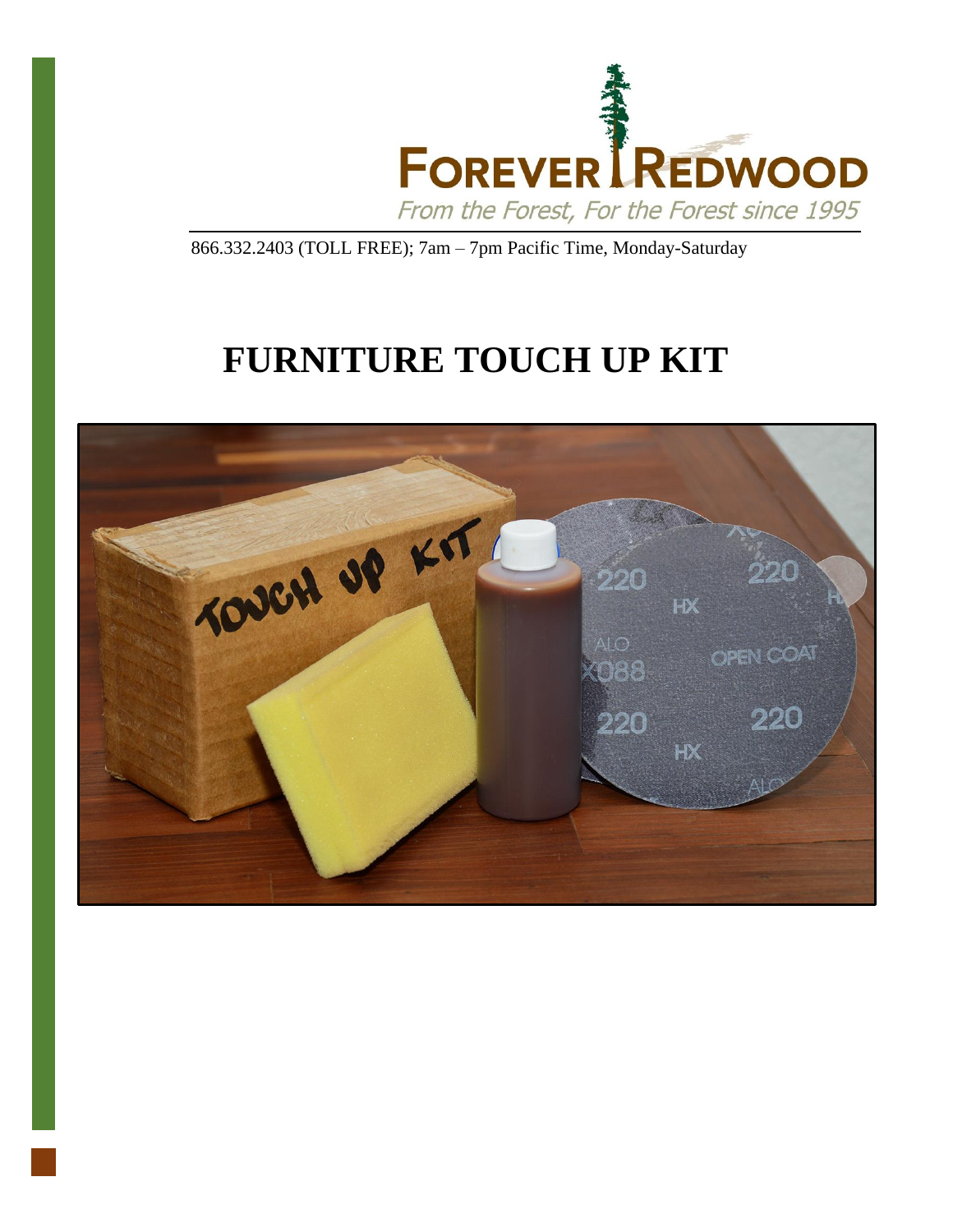## **CONTENT**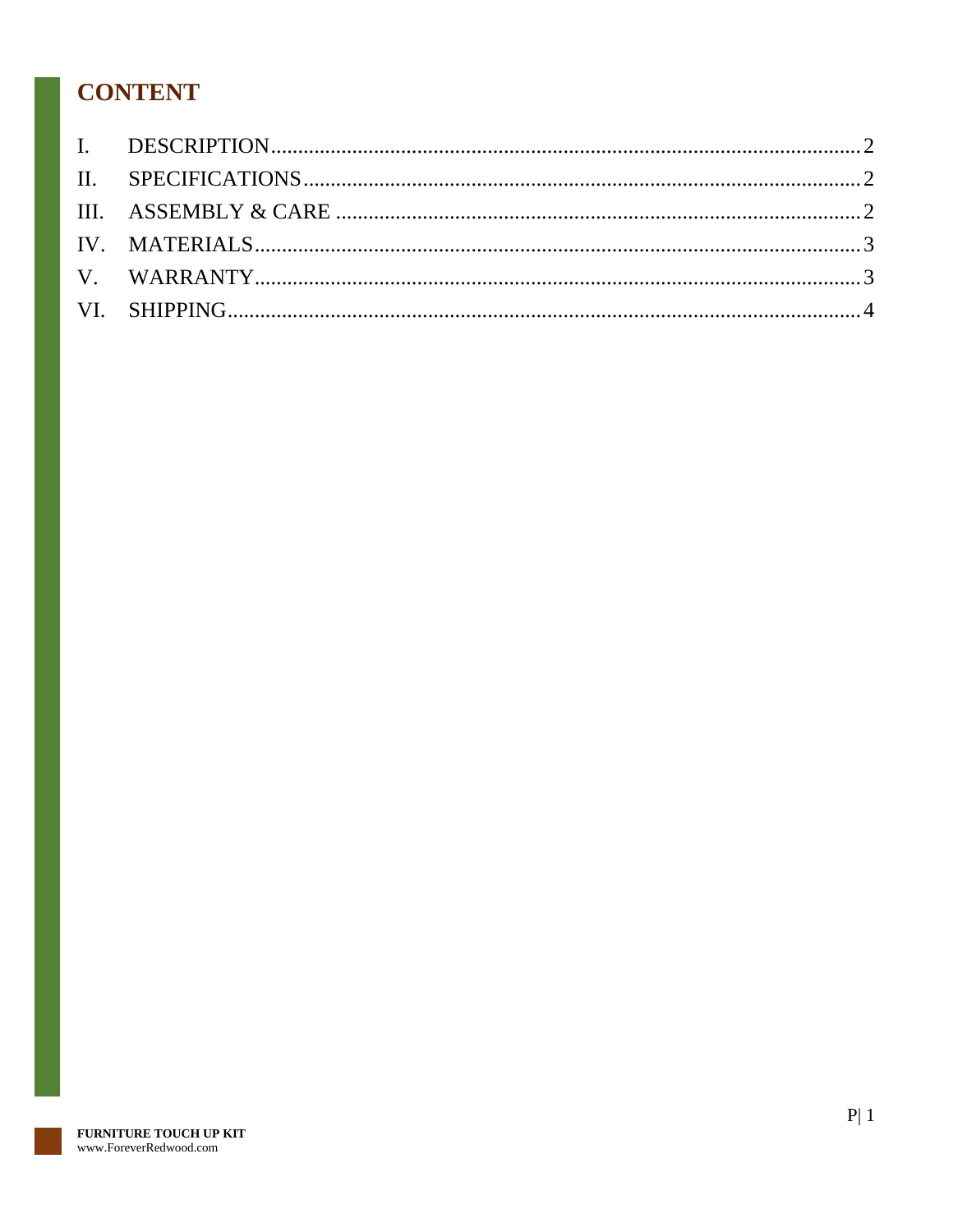### <span id="page-2-0"></span>**I. DESCRIPTION**

#### **Use the touch up kit to eliminate any mark in less than 5 minutes. We include a touch up kit for all orders regardless of size.**

- **Kit:** Includes the sealant for your wood grade (Douglas-fir, Mosaic Eco-Wood, Redwood, Mature or Old-Growth), plus 2 sandpaper disks (one 100 grit and one 220 grit) and a sponge to rub in the sealant.
- **Instructions:** For detailed information on how to best refinish or touch up your furniture, please visit our [Care & Finish](https://www.foreverredwood.com/redwood-furniture/care-finish/) link.
- **Order:** Order the correct sealant for your wood grade. If you do not remember, [contact us](https://www.foreverredwood.com/information/contact) and we will look up your order.
- **Caution:** Burn the rag after you use it to rub in the sealant. It becomes a fire danger if left used with the sealant on it and can self-combust. Best to burn it.

#### <span id="page-2-1"></span>**II. SPECIFICATIONS**

The Kit include an exact sealant to each wood grade (Douglas-fir, Mosaic Eco-Wood, Redwood, Mature and Old-Growth), 2 sandpapers (1 of 100 grit paper and 1 of 200 grit paper) and some pieces of cloth to clean or spread the sealant.

For instructions about how you can use the Touch Up Kit and know about care and finish of wood furniture's you can visit the follow link: Care & Finish.

### <span id="page-2-2"></span>**III. ASSEMBLY & CARE**

Assembly instructions are not necessary for this product.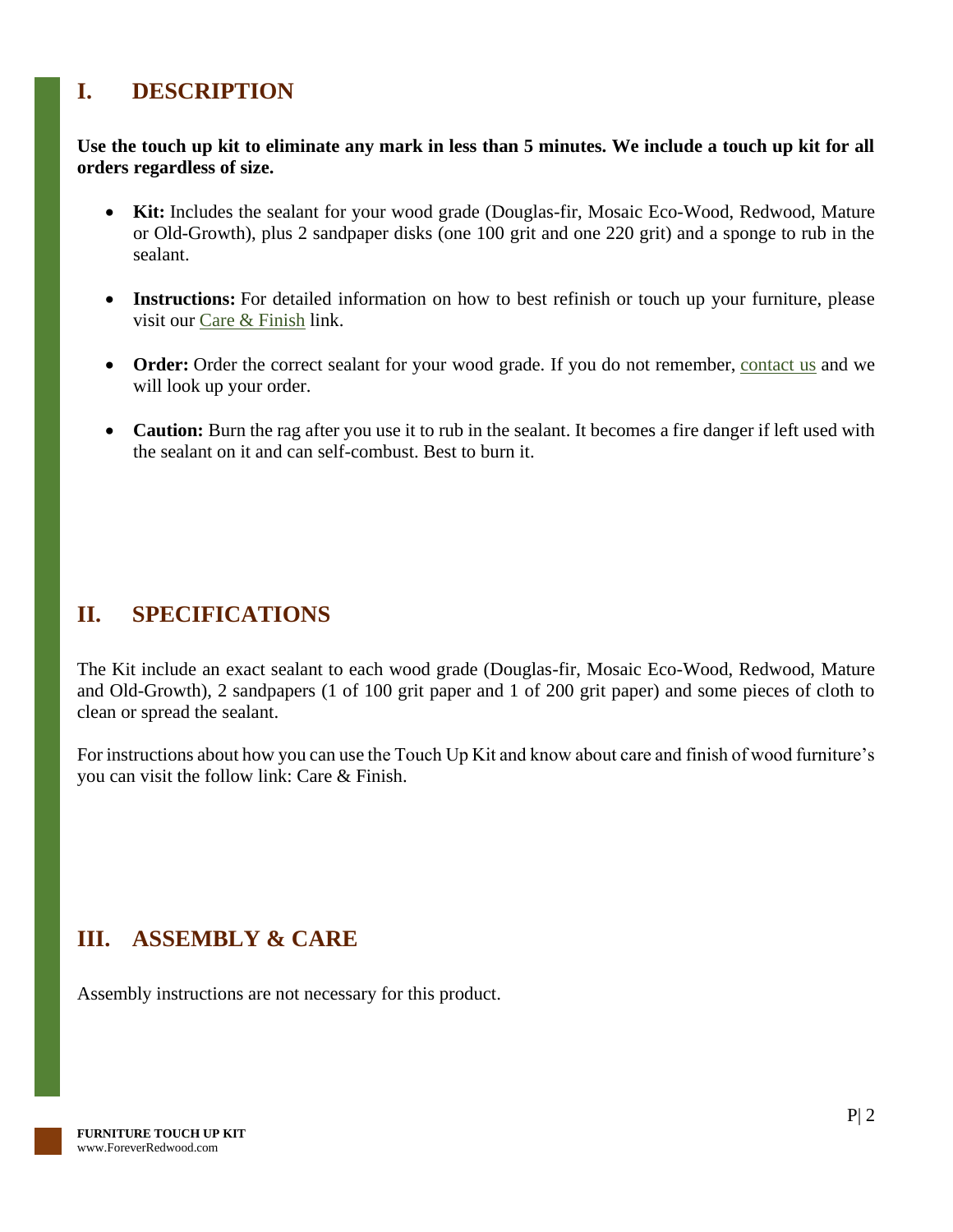### <span id="page-3-0"></span>**IV. MATERIALS**

The secret to outdoor longevity begins and ends with the wood. We use generous amounts of the most decay resistant wood available. We encourage our customers to compare photos of our items side by side with any competing product. Thickness counts. Furniture that is thin and light simply won't last in the year round weather.

To keep your furniture beautiful, we use only stainless steel hardware and the highest quality stains and sealants. We use only the Sickens brand of sealants.

Our primary customer has always been the homeowner that appreciates spending a bit more for quality that will last decades.

Our products are installed with organizations that appreciate longevity like the U.S. Forest Service, U.S. military installations, State and City parks, golf clubs and hotels.

We are favored by many landscape architects and contractors because they can count on exceptional quality and quick personal service to complete projects.

We build each item by hand. This insures your set is finely finished and carefully inspected. Old-fashioned hand building also allows us to adjust the size or design of any item to fit your needs.

Because we are a forestry company, we can offer 5 exceptional wood grades to choose from our carefully managed forests with warranties of up to 30 years against decay in any weather. Click for more about our 5 [wood grades.](https://www.foreverredwood.com/redwood-furniture/wood-grade/)

### <span id="page-3-1"></span>**V. WARRANTY**

Wood decay is warrantied up to 30 years depending on the wood grade. No other outdoor furniture manufacturer has warranties like this. The key is the excellent quality of our wood and the extra-thick timber designs of all our pieces.

#### **Wood Grades and Decay Warranty:**

- Douglas-fir: 10 years
- Mosaic Eco-Wood: 10 years
- Redwood: 15 years
- Mature Redwood: 20 years
- Old-Growth Redwood: 30 years

Forever Redwood stands behind its products. We are committed to quickly resolving any issues that might occur. For more information please see our [Warranty](https://www.foreverredwood.com/redwood-furniture/warranty) page.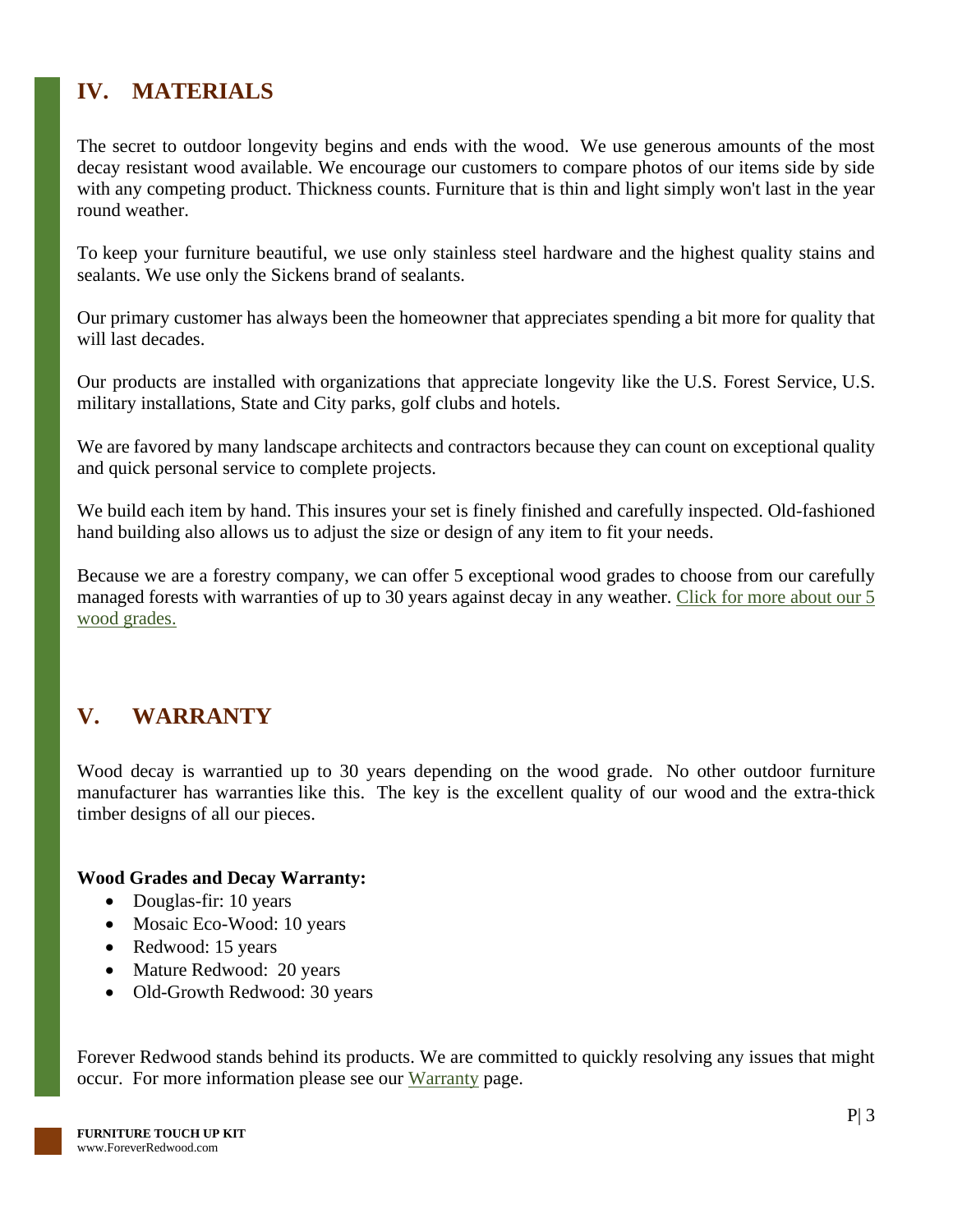### <span id="page-4-0"></span>**VI. SHIPPING**

#### **We offer 4 Shipping Options in the U.S.:**

- Rush Shipping (ships in 3 weeks).
- Priority Shipping (ships in 6 weeks).
- Standard Shipping (ships in 10 weeks).
- Free Shipping in the Continental U.S. (ships in 14 weeks).

#### **Notes for Orders requiring drawings or approvals:**

All Shade Structure orders (Pergolas, Pavilions, Gazebos and Arbors) require drawings to make sure all details are agreed upon prior to building and to give our customers the ability to customize their structures to meet their needs. We also sometimes make custom changes to Swings, Planters, Benches, Tables and other standard production items per customer requests. If your order has a custom detail or is a shade structure, you will receive your first drawings via email within 5 business days of receiving your completed order with a deposit.

We will go back and forth with you as needed to fine tune the design to your liking prior to building it. Once you sign off on your drawings, your timeline for shipping will begin. Please keep this in mind. If you need a Rush Order and also drawings, it is best you call in your order so that we can organize ourselves to both complete your drawings on an expedited basis and meet your shipping deadline.

**Yes, you can have free shipping plus save 3% off your order!** We carefully hand build each Forever Redwood item. When you choose a longer ship out date, you give us more time to build. This lowers our cost and we pass the savings to you. If you choose the Wait & Save Shipping option and prefer we ship out on a specific date (up to 6 months in advance), just enter the date in the Comment Box at Checkout. If no note is included, we'll ship in 3 months.

Orders ship from San Diego, CA. Add 3 to 6 business days transit time (depending on location). We ship to any country. Canada orders ship in 6 weeks. To see Canadian shipping costs, just add item to cart.

For orders outside the U.S. or Canada, just enter your country in the shipping information section at checkout or in the shopping cart to see your freight cost. We ship outside the U.S. or Canada in 6 weeks. For all international shipments, the shipping companies handle any customs paperwork and then contact you to arrange delivery.

**Assembly Service Available Nationwide:** All orders over \$3,000. in size can choose to have Forever Redwood assemble for you. Just choose White Glove Service in the Shopping Cart or at Checkout. For more information on White Glove, please go to: [WHITE GLOVE.](https://www.foreverredwood.com/white-glove/)